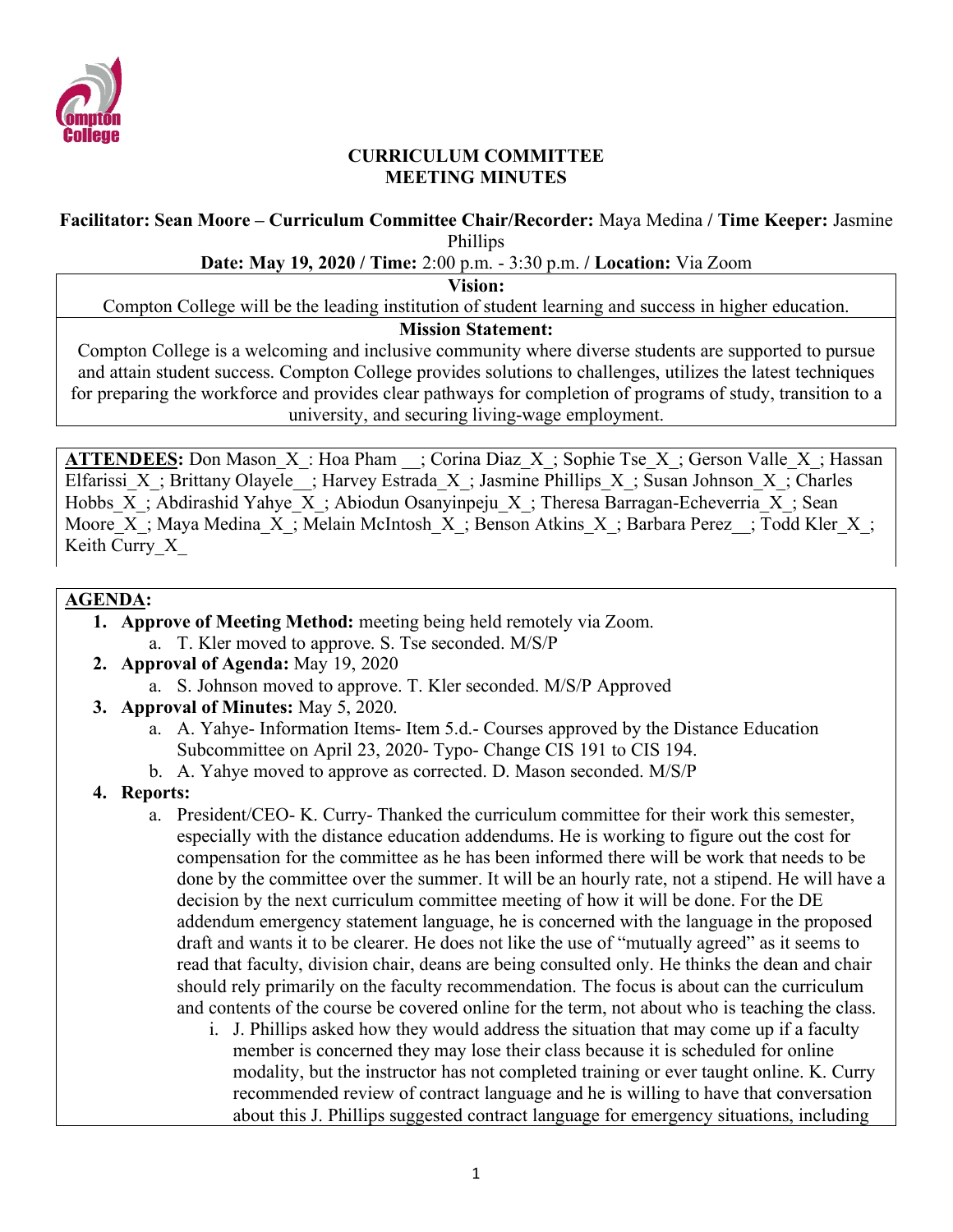that faculty will be provided training so that they can become prepared and certified to teach in an online modality.

- ii. K. Curry- As many CTE courses cannot be taught 100% online, this issue is making the determination of the percentages of content that may be taught online and how this effects cost. A conversation needs to be had between the district and the faculty regarding these courses.
- iii. He asked if the "mutually agreed" language needs to be on the addendum that Compton is submitting to the CCCCO. S. Moore- No.
- iv. Dr. Curry drafted the following statement in the Zoom comments and asked it be reviewed, revised and finalized. "If the President of the college has issued a state of emergency, then this course can be offered Fully Online. The Dean and Division Chair shall rely primary on the assigned faculty for a recommended to offer the course (s) fully online for the present and subsequent semesters/terms. The District and the assigned faculty shall mutually agree upon the implementation of the fully online  $course(s)$ ."
- v. S. Moore will include a statement in the notice to the CCCO that the curriculum committee and academic senate are working on a finalized statement which holds everyone accountable.
- b. Vice President- (vacant)
- c. Curriculum Analyst- No Report
- d. Articulation Officer- M. McIntosh- She made the final submissions for Fall 2020 for Compton College to ASSIST by the May 15, 2020 deadline. For summer 2020, she would like to meet with the deans and department chairs regarding timelines for articulation approvals. It is important that everyone knows how long the process takes between as it relates to new courses. She will not be approving new courses unless faculty originators talk with her. She noted that we are no longer under the "umbrella" of El Camino.
- e. Distance Education- J. Phillips- The DE addendum language which has already been discussed is one item. The DE addendum process is going smoothly. 20 to 30 faculty are scheduled to attend the next open lab session which is scheduled that day. Classes are added to the next DE Addendum Subcommittee agenda for review and vote. She thanked D. Mason for reviewing the math for the hours. After subcommittee approval, courses continue for full committee review. She is not sure of scheduled open labs during the summer as she will no longer be the DE faculty coordinator.
- f. SLO Coordinator- No Report

## **5. Information Items:**

- a) Future scheduled Flex approved Curriculum, SLO, and DE Addendum Open Lab Workshop dates: May 19, 2020 from 3:30 p.m. – 5:30 p.m. (Location Via Zoom).
- b) Updates from Curriculum Committee representatives; voting members, non-voting members, and visitors.
	- a. B. Atkins- He thanked the committee for having him serve on as the student representative and looks forward to working with everyone again in the fall if he decides to run for Vice President again.
- c) Distance Education Curriculum Subcommittee has reviewed, voted on and approved the DE Addendums for the following courses on May 7, 2020: ACR 121, ACR 123, ACR 125, ACR 127, ACR 130, ACR 131, ACR 134, ACR 136, ACR 160, ACR 161, ACR 162 , AJ 106, AJ 107, AJ 109, AJ 130, AJ 135, AJ 142, BIO 115, CIS 192, ENGL 150, ENGL 152, ESL 103, ESL 104, POLI 102, POLI 110, PSYC 102, PSYC 115.

## **6. Discussion Items:**

a) Documents required by the CCCCO to complete the online "Emergency Temporary Distance Education Blanket Addendum for Summer 2020 or Fall 2020" due by May 20, 2020 for summer courses offered are in draft mode to be finalized.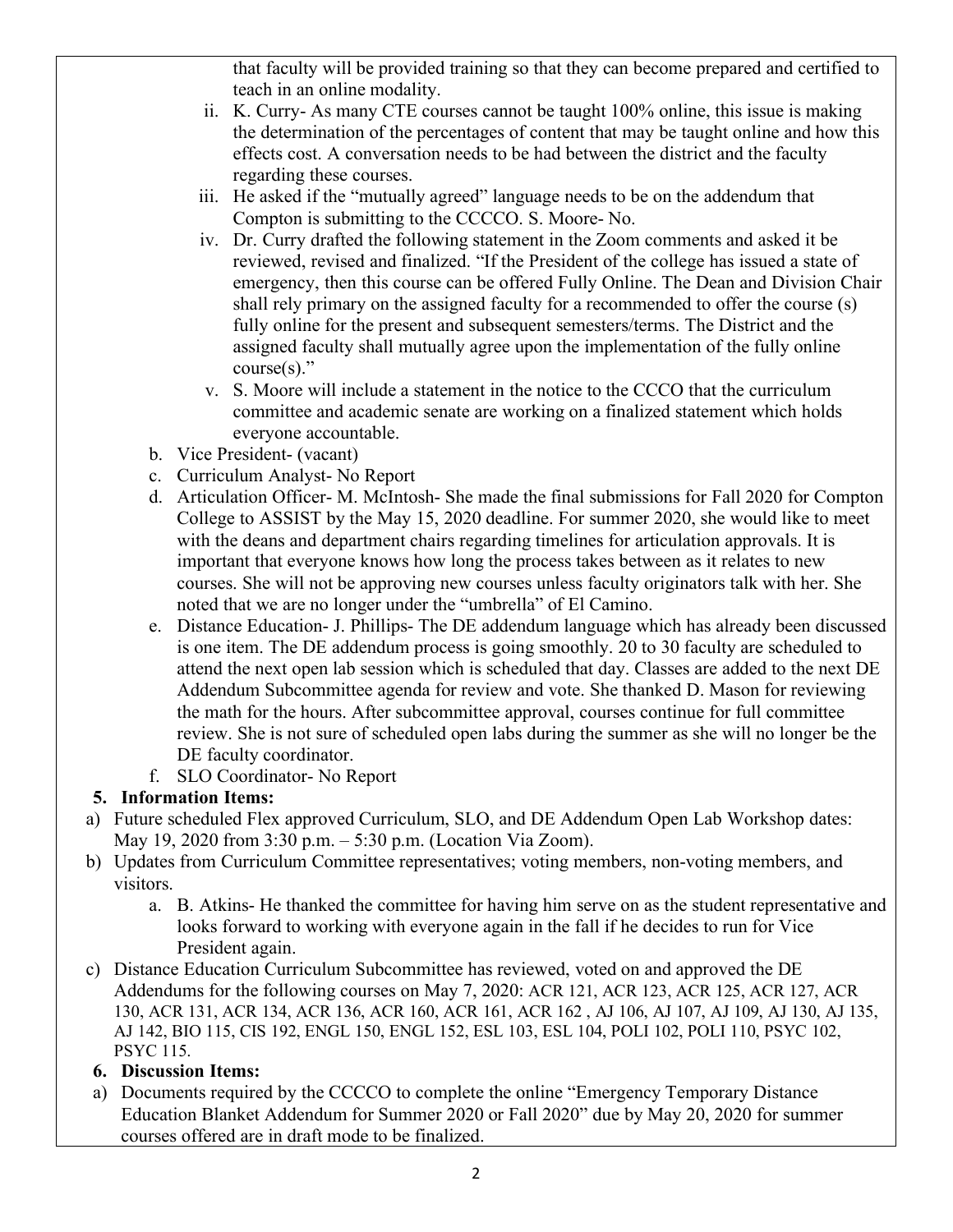*a.* S. Moore- as we move forward with this process, it is important that we communicate with our new Vice President of Academic Affairs on our progress.

# *7.* **Other Items:**

a. None

## **8. Reinstate Items from 5-5-20 for Consent Agenda:**

- a. Revised per Curriculum Committee members request on 5-5-20 to include a date for approval: To further expedite the curriculum approval processes during the COVID-19 pandemic, Non-Distance Education courses formerly approved by Compton College's Board of Trustees on/or after August 20, 2019 will solely require the Distance Education Addendum component reviewed and approved by our Distance Education Curriculum Subcommittee and forwarded to the College Curriculum Committee for consent agenda approval prior to Board of Trustees approval.
	- i. S. Moore called for a motion to accept the statement. S. Tse moved to approve the statement. H. Estrada seconded. M/S/P Approved

## **9. Consent Agenda Items:**

S. Moore called for a motion to approve course/consent agenda items 9a-9f. A. Yahye moved to approve. D. Mason seconded. M/S/P- Approved

- a) 2 Year Course Review- No Recommended Changes:
	- a. CDEV 152 Curriculum and Strategies for Children with Special Needs
- b) New Course Proposal DE Addendum review and approval:
	- b. CIS 140 Introduction to Networks Cisco I
	- c. CIS 141 Routing and Switching Essentials Cisco 2
- c) Course Review- Hour Changes:
	- d. MUSI 247 Intermediate Guitar- Lecture hours decrease from 36 to 18. Lab hours increase from 18 to 54
- d) Course Review DE Addendum review and approval:
	- e. PE 275 Sports Psychology
- e) 2-Year CTE Course Review; DE Addendum Review and Approval; Course Title Change:

f. AJ 106 - Criminal Justice Career Preparation

- f) 2-Year CTE Course Review; DE Addendum Review and Approval:
	- g. AJ 107- Crime and Control- and Introduction to Corrections
	- h. AJ 109- Introduction to Police Patrol Procedures
	- i. AJ 130- Criminal Procedures
	- j. AJ 133- Fingerprint Classification and Investigation
	- k. AJ 134- Introduction to Crime Analysis
	- l. AJ 135- Report Writing
	- m. AJ 142- Introduction to Digital Evidence

# **10. Future Agenda Items:**

- a. S. Moore informed the committee there is a possibility of a need to introduce the use of a paper DE addendum for some courses. He will keep the committee updated.
- b. T. Barragan- Echeverria asked if there is a list of courses somewhere that it has already been determined they cannot be offered 100% online. Would the college/district be willing to subsidize students for what they may need to complete some classes. S. Moore- This is a discussion Dr. Curry has been having. The financial feasibility for the institution needs to be examined. H. Estrada mentioned the use of CTE workforce grants to rent equipment that students can return at the end of the session.
- c. D. Mason asked S. Moore if he had discussed with Dr. Curry the scope of work that may be required of the committee over the summer session. He asked for clarification if the CCC will meet ongoing at regularly scheduled times. S. Moore confirmed he did speak with Dr. Curry about this and it is in the local plan. It does not specify the exact dates they will be meeting.